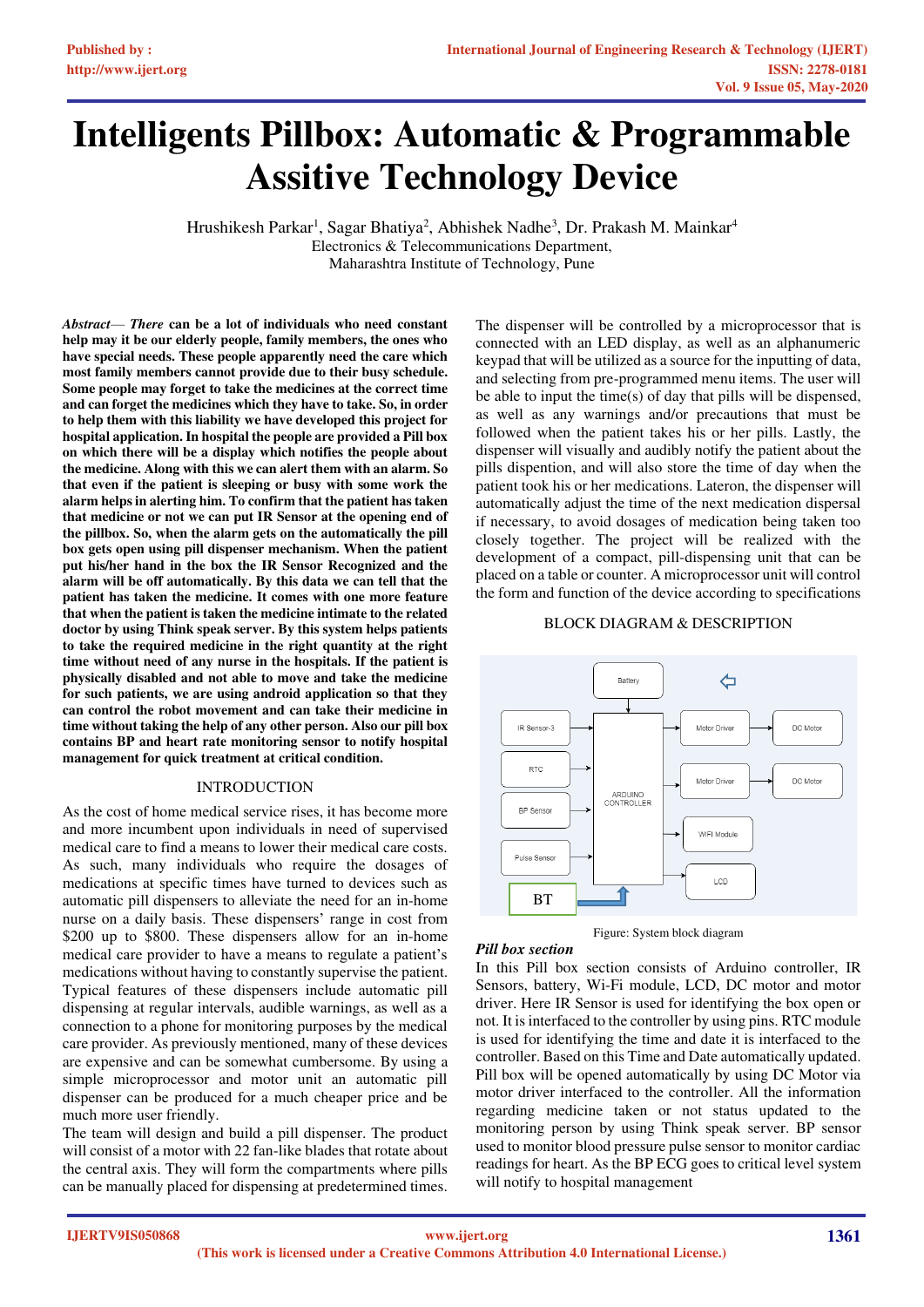## *Mobile Section*

 Mobile application is used for controlling the robot movement. Firstly the proposed system gets the hour information from the Real time clock (RTC) and compares with saved hour in controller in order to create a specific alarm for each dose of medicine .This device includes a box with different compartments in order to help the patient to take the correct dose of medicine from the pillbox. It is activated when the door opens, in addition to this; LCD display is used for displaying the medicine taken or not status. As per the saved time in controller when the alarm gets on time then with the help of motor the box which contains pills will get open automatically. The alarm activates the notification system that sends an SMS through the think speak server to the concerned doctor in order to remind them of taking the medicine. If the patient takes the medicine, we get message "MEDICINE TAKEN ON TIME ''.and if the IR sensor doesn't receive any signal after 3rd time alarm activation then an alert message "MEDICINE not taken" is sent to the concerned doctor through Thinks peak server. In our project the alarm gets three times with a few seconds gap. On first alarm if the patient takes the medicine then other alarms will not get on but if the patient did not take the medicine at first alarm then pill remainder will be given to the patients 2 more times.

## *Pulse Sensor*

This is a Heart Attack Detection sensor by Heart Rate Monitoring system helps to inform if a person is about to have a heart attack. This system does this by sensing the heart beat level and informs as soon as the heart beat level drops below the permissible limit. Thus, this system will alert the doctor about the patient's heart beat level. The system uses two circuits i.e. one circuit which is attached to the patient and the other which is being supervised by the doctor or nurse. The system makes use of pulse sensor to find out the heart beat level and display it on the LCD screen.

# *Blood pressure*

The Blood Pressure Sensor is a sensor designed to measure human blood pressure. It measures systolic, diastolic and mean arterial pressure utilizing the oscillometer technique. Pulse rate is also reported. Blood pressure (BP) is nothing but the pressure of circulating blood on the walls of blood vessels. Most of this pressure is due to the work done by the heart by pumping blood through the circulatory system. Used without further specification,  $\&$  quot; blood pressure  $\&$  quot; usually refers to the pressure in large arteries of the systemic circulation.

## *Bot movement section*

Bot section consist of Arduino IC, Bluetooth module, DC driver module ,2 dc motors. If the bot is away from patient then the patient can move the bot using android mobile. Movement of bot is controlled using mobile application via Bluetooth. When patient want a bot near him/her then he/she just have to use mobile application provided to bring bot near him/her. The movement is carried out using mobile Bluetooth and receiver Bluetooth module which then send signal to Arduino IC which then send signal to dc driver module and then according to that dc motors performs a respective movement.



## IMPLEMENTATION OF SYSTEM

## *Algorithm*

1) The Robotic BOT will go near to patient through Android App.

2) Then the Patient will take the Pill from Pill Dispenser.

3) The IR Sensor will detect the presence of patient that will take the Pill or Not.

4) If Patient is not taking Pill, the BOT will give two more chance to give the pill.

5) But after this if patient is not able to take pill, then BOT will send notification to Admin.

# *5.2 Algorithms of Code-*

1) Install the Libraries of RTC, Display, Software Serial, etc.

2) Read the values of IR sensor.

3) According to the value of IR sensor Arduino will decide either Patient take pill or not.

4) According to that the data will be sending towards cloud.

5) And Admin take appropriate decision.

# EXPERIMENTAL IMPLEMENTATION AND RESULTS



Fig: Simulation of pill section